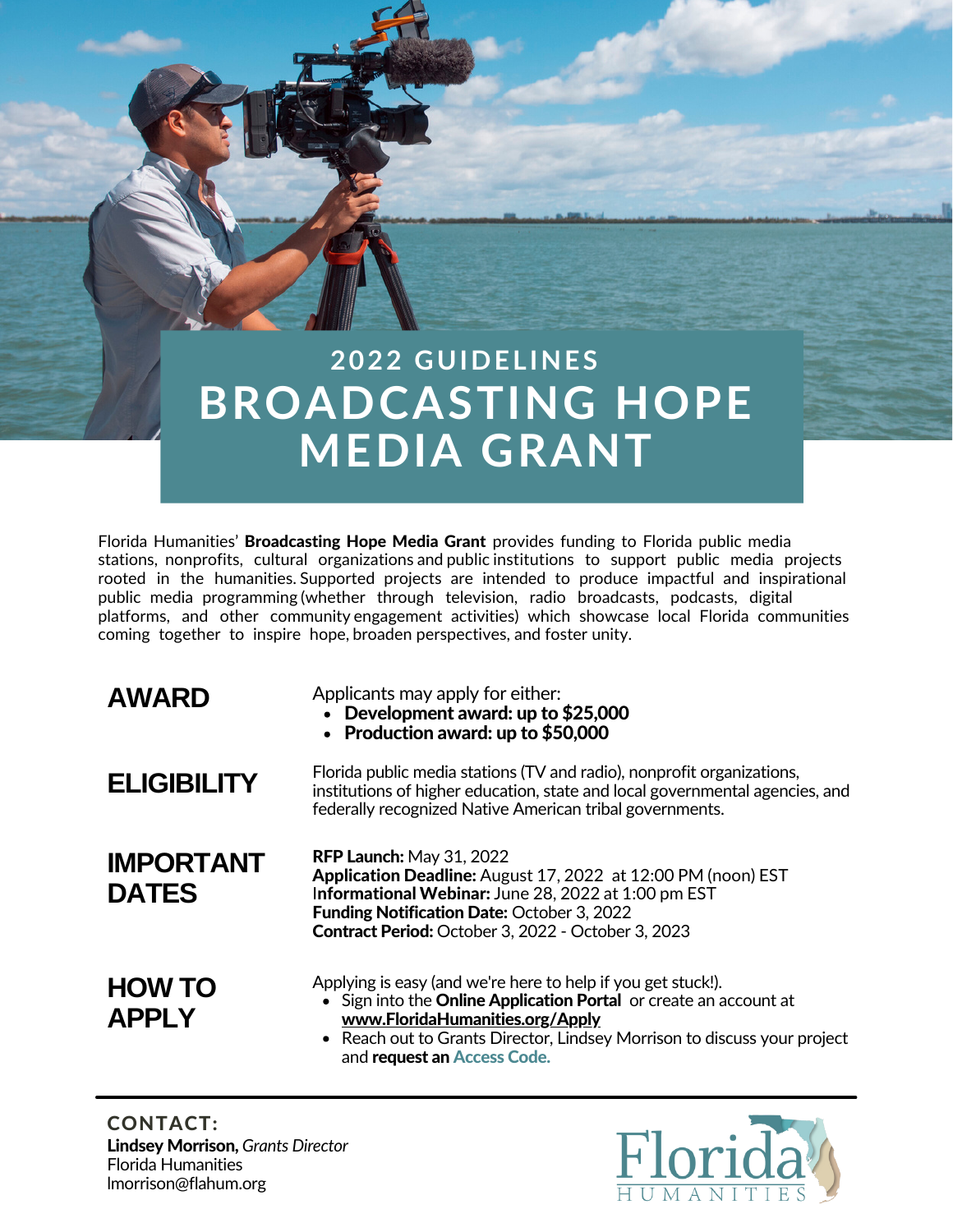## Overview:

Florida Humanities' Broadcasting Hope Media Grant provides funding to support the development, production and distribution of radio programs, podcasts, digital resources and documentary films that engage general audiences with important Florida-focused topics through a humanities lens in creative and appealing ways. Projects should showcase local communities coming together to inspire hope, broaden perspectives, and foster unity.

The humanities enable us to pursue an understanding of our shared human experience, giving people a sense of grounding and a vehicle through which to gather and discuss modern problems through a historic lens. Humanities inspire, engage, and enrich us. Funded projects must be grounded in humanities scholarship and demonstrate an approach that is thoughtful and balanced. Proposals must also demonstrate the potential to attract a broad general public audience and focus on topics that enhance our understanding of Florida and its culture, people, and history.

### All Projects Must:

- **EXP** Demonstrate a key message of unity and hope for communities
- **EXP** Deepen public understanding of significant humanities questions and inspire constructive dialogue with the public.
- **EXP** Approach a subject analytically, presenting a variety of perspectives
- **E** Involve **humanities scholar(s)** and other subject-area experts in all phases of development and production
- **EXP** Actively engage the general public through accessible program formats, and be free or not cost prohibitive.

#### What are the humanities?

The Humanities are academic disciplines that study human culture, using methods that are primarily critical and have a significant historical perspective. Through the humanities, we learn how to think creatively and critically, to reason, and to ask questions, coming to a broader understanding of our shared human experience.

The term 'humanities' includes the study and interpretation of:

- Language, both modern and classical; linguistics; literature; history; jurisprudence; philosophy; archeology; comparative religion; ethics; the history, criticism and theory of the arts;
- Aspects of the social sciences which have humanistic content and employ humanistic methods;
- The application of the humanities to the human environment with particular attention to reflecting our diverse heritage, traditions, and history and to the relevance of the humanities to the current conditions of national life.

## Timeline:

Projects must be completed within the following 1-year contract period:

- Contract Begin Date: October 3, 2022
- **Contract End Date: October 3, 2023.**

Awarded funds cannot be applied retroactivity, and may only be used for activities occurring within the contract period.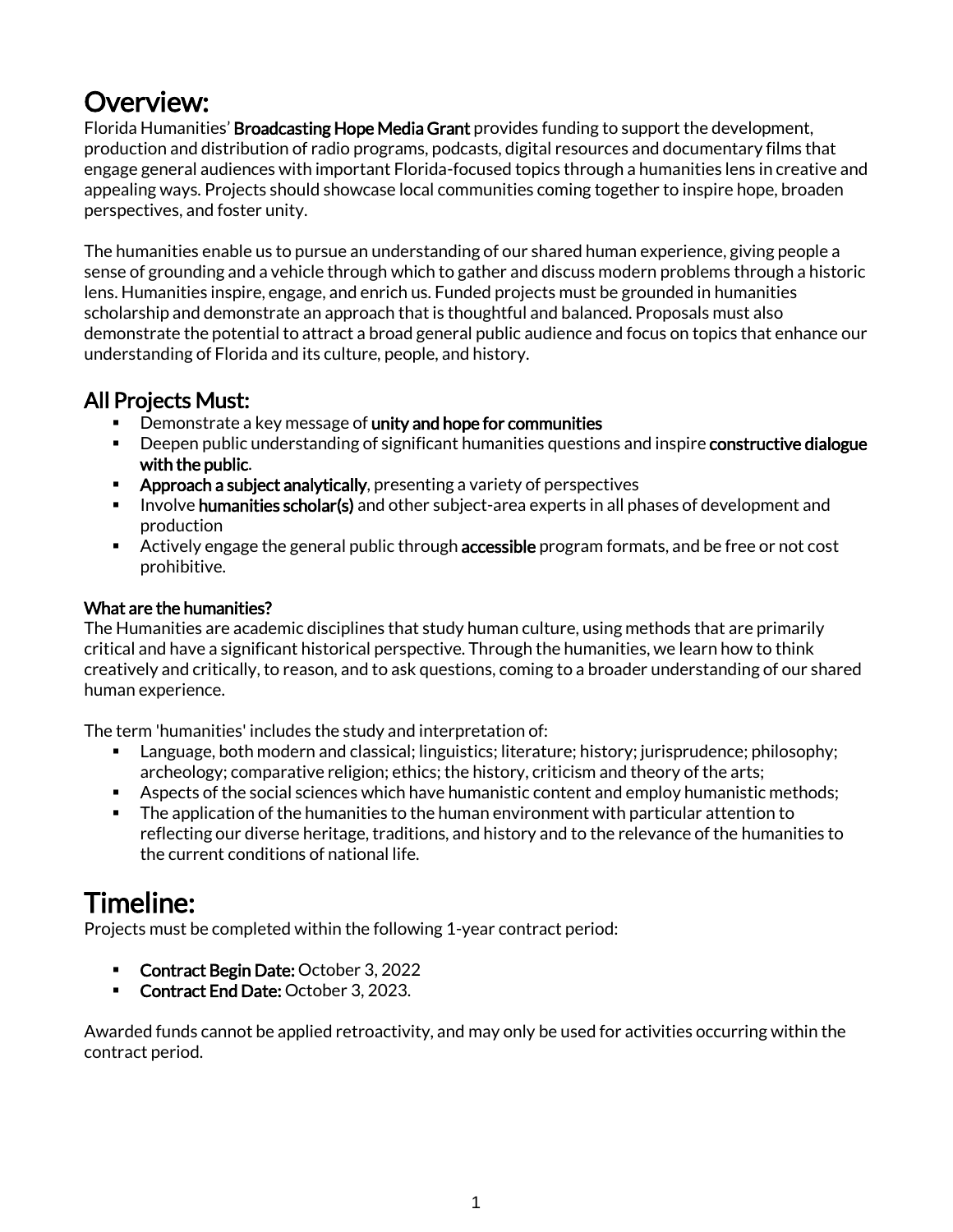## Award Amount:

Broadcasting Hope Media Grants offers two levels of funding: Development and Production. Applicants may apply for either Development or Production grants, but cannot apply for or receive both. Applicants are not required to obtain a Development award before applying for a Production award.

#### Development – up to \$25,000

Development awards enable media producers to collaborate with scholars to develop humanities content along with other program elements. Awards must result in a script or detailed treatment and incorporate a significant level of outreach and public engagement in collaboration with partner organizations and humanities scholars. Development awards may support activities such as:

- Meetings with scholars
- Research and preliminary interviews
- Preparation of program treatments and/or scripts
- Production of a work-in-progress trailer
- Outreach activities and public engagement to solicit public feedback and insights

#### Production – up to \$50,000

Production awards should result in the production and distribution of radio, podcast, television, and/or documentary film projects. Production awards may support activities such as:

- Archival research and rights clearances
- Meetings with scholars
- Script refinement
- Production and distribution of films, television programs, radio programs, and podcasts
- Development of resources related to the proposed media project, such as websites, that explore the humanities content and themes central to the project
- Outreach and public engagement to present the final production, such as film screenings with panel discussion, community conversation, etc. Programs can be in-person, virtual, or hybrid.

## Cost Sharing

Cost share is the portion of the project costs not paid by Florida Humanities funds. Applicants are required to record all eligible cost share, while a minimum 1:1 cost share (i.e. match) is required to be eligible. The match can be met by either in-kind services, cash, or a combination of the two. Cost-share may include indirect costs (overhead) totaling no more than 15% of the awarded/expended funds.

All cash and in-kind contributions are acceptable as the recipient's cost sharing when such contributions meet the following criteria:

- they must be verifiable from the sponsoring organizations records;
- they must not be included as contributions for any other federally-assisted program;
- they must be necessary and reasonable for the proper and efficient accomplishment of project objectives;
- they must be used to support activities that are included in the approved project workplan; and
- they must be incurred during the award period (October 3, 2022 October 3, 2023).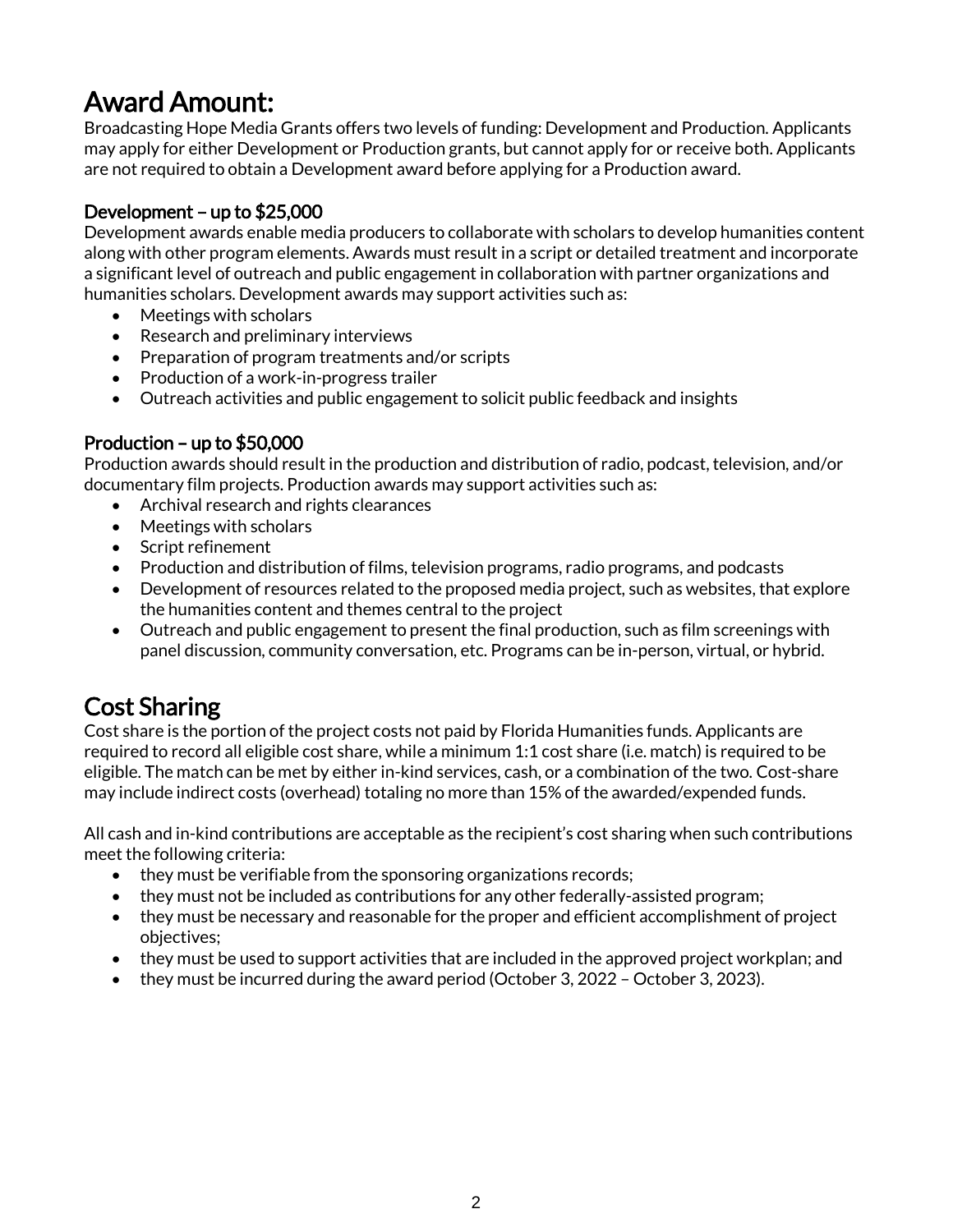## Eligibility:

This funding opportunity is open to Florida public media stations, both  $TV$  an[d Radio,](http://www.floridapublicmedia.org/radio/) as well as private nonprofit organizations, institutions of higher education, state and local governmental agencies, and federally recognized Native American tribal governments. Organizations that apply for funding must be constituted for nonprofit purposes.

Eligible applicants may only submit one grant proposal for consideration each cycle. Applicants may not currently have a Broadcasting Hope Media Grant currently open, but may hold another Florida Humanities grant or program (i.e. Community Project Grant, Greater Good: Humanities in Academia, Florida Talks, etc.), so long as the funds are not directed at the same project.

### Sponsoring Organization and Partnerships

Eligible organizations are encouraged to partner with independent producers and other skilled professionals to carry out programmatic activities. In these cases, the lead applicant submits the application on behalf of the partnership(s). The lead applicant (i.e. sponsoring organization) assumes all programmatic, financial, and legal responsibilities associated with the award, including adherence to and compliance with federal regulations and the terms and conditions of the award. The assigned Project Director must be officially affiliated (i.e. staff member or contractor) with the sponsoring organization.

Individuals, foreign or for-profit entities are ineligible for funding.

### Special consideration will be given to the following:

- Projects that actively partner with diverse and underserved communities
	- $\circ$  Underserved communities can be defined as those whose access to the humanities is limited by geography, ethnicity, economics, or disability.
- Projects that are strengthened by partnerships with other organizations or institutions, including but not limited to humanities nonprofits, K-12 schools, universities or colleges, libraries, or public media stations.

## Unique Entity ID (SAM) and SAM.gov

A Unique Entity ID (SAM) and Federal-ID number are required to apply. Applicant organizations are processed through GuideStar Charity Check with their Federal-ID to ensure they are in good fiscal standing. All applicants will be required to have a Unique Entity ID (SAM) through the SAM.gov website. This 12-character number replaced the DUNS number as of April 4, 2022.

## Application:

Before beginning the application process, applicants must review the entire guidelines and contact Florida Humanities staff with any questions or concerns. Please note that all grants are awarded on a competitive basis and are dependent on the availability of federal funds from the National Endowment for the Humanities.

**(Above)** *T*he Friends of the Florida Maritime Museum's "Stories from the Gulf Coast commercial fishing industry in Cortez: Environmental Changes." *(*Photographer: Shaun Greenspan, Triforce Pic*)*

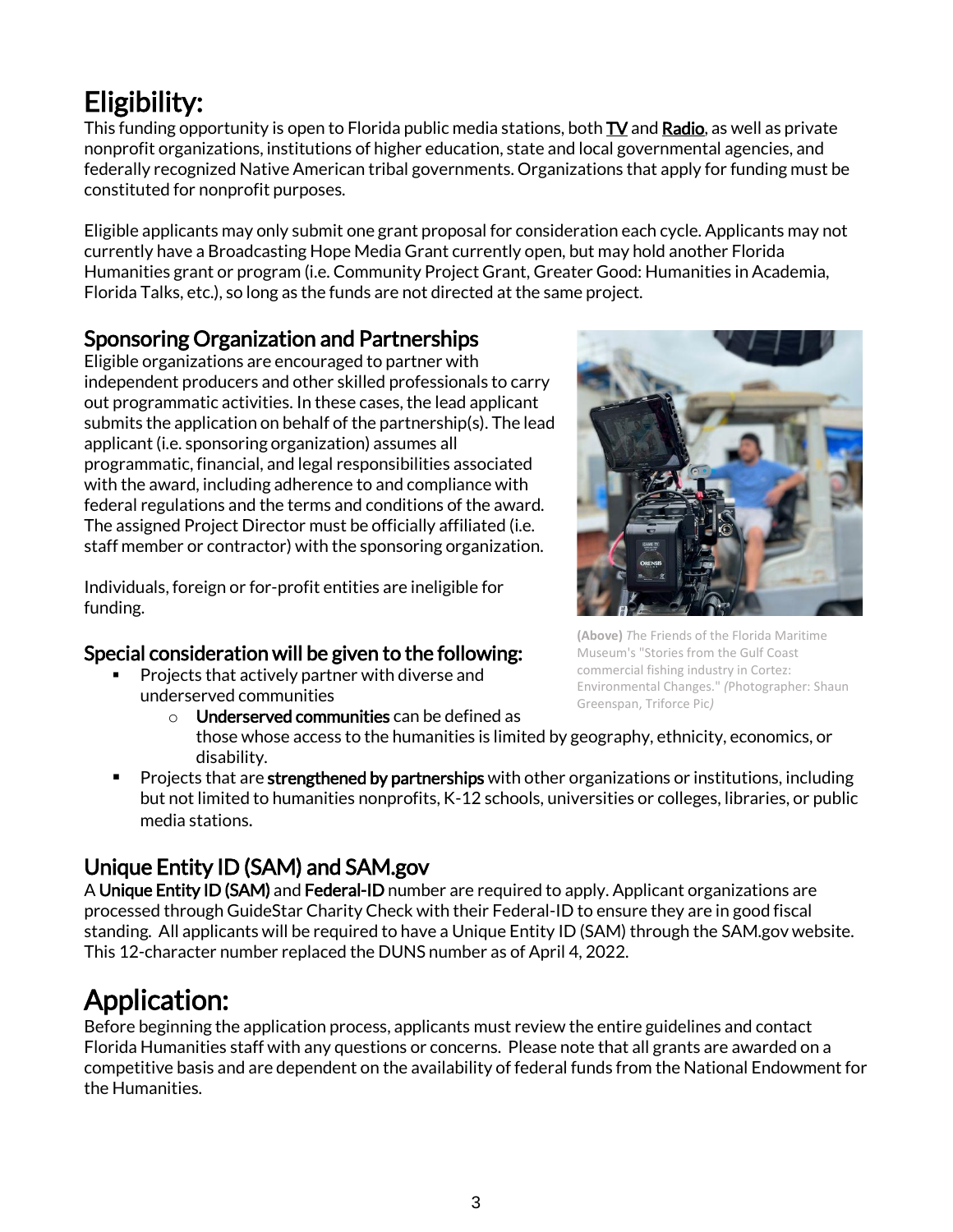Applications must be received by the deadline. Incomplete or ineligible applications will not be considered for funding.

To apply, interested applicants must email Grants Director Lindsey Morrison to discuss their proposed project. Eligible applicants will be provided with an Access Code to apply.

#### Lindsey Morrison

Grants Director Florida Humanities [lmorrison@flahum.org](mailto:lmorrison@flahum.org)

### Grant Period, Award Payments and Program Dates:

All projects must be completed within 12 months. Grantees will receive funds in two installments:

- **70%** at start of project,
- 20% at successful submission and review of interim report, due at the interim point in the project as agreed upon by Florida Humanities and the awardee
- 10% on a reimbursement basis contingent upon receipt and approval of all required final reports.

All public programs/events supported by grant funds **may not begin sooner than 6 weeks** after the contract start date.

### Narrative Questions:

All applicants must complete each of the following narrative fields within the online application:

#### 1. Organizational Mission and Reach:

Provide a brief organizational history and mission statement for the applicant organization. Provide an overview of the geographic reach of your organization. Describe your annual viewership, listenership, or membership/constituent makeup, and annual programming, particularly noting any programming that received nominations, awards, or accolades. Note any prior programmatic history with Florida Humanities. (limit 2,000 characters with spaces)

#### 2. Project Summary and Humanities Content:

State the subject and format of the project, the number and/or length of programs planned for the series, and intended outcome of the award. Describe the project's humanities scholarship and significance to the humanities and local/broader community. Identify specific humanities themes that the project will address. Describe any resources that will be developed to extend the reach of the project and how those resources will be made available to the public. (limit 3,500 characters with spaces)

#### 3. Creative Approach and Rights/Permissions:

Describe the program's audiovisual style and approach. Will the program use narration, a host, interviews, dramatic re-creation, animation and/or other techniques? If there are other productions on similar or related subjects, explain how your project will make a new contribution. Describe your intended process for obtaining permissions and clearing rights to use the proposed materials. (limit 2,000 characters with spaces)

#### 4. Target Audience, Promotion Plan and Reaching Underserved Communities:

Describe your target audience and the need for the project in the community, the state and/or the nation. Provide a detailed marketing/promotion plan with relevant outreach metrics (i.e. how many people will be reached by each promotion outlet?). Describe how your project or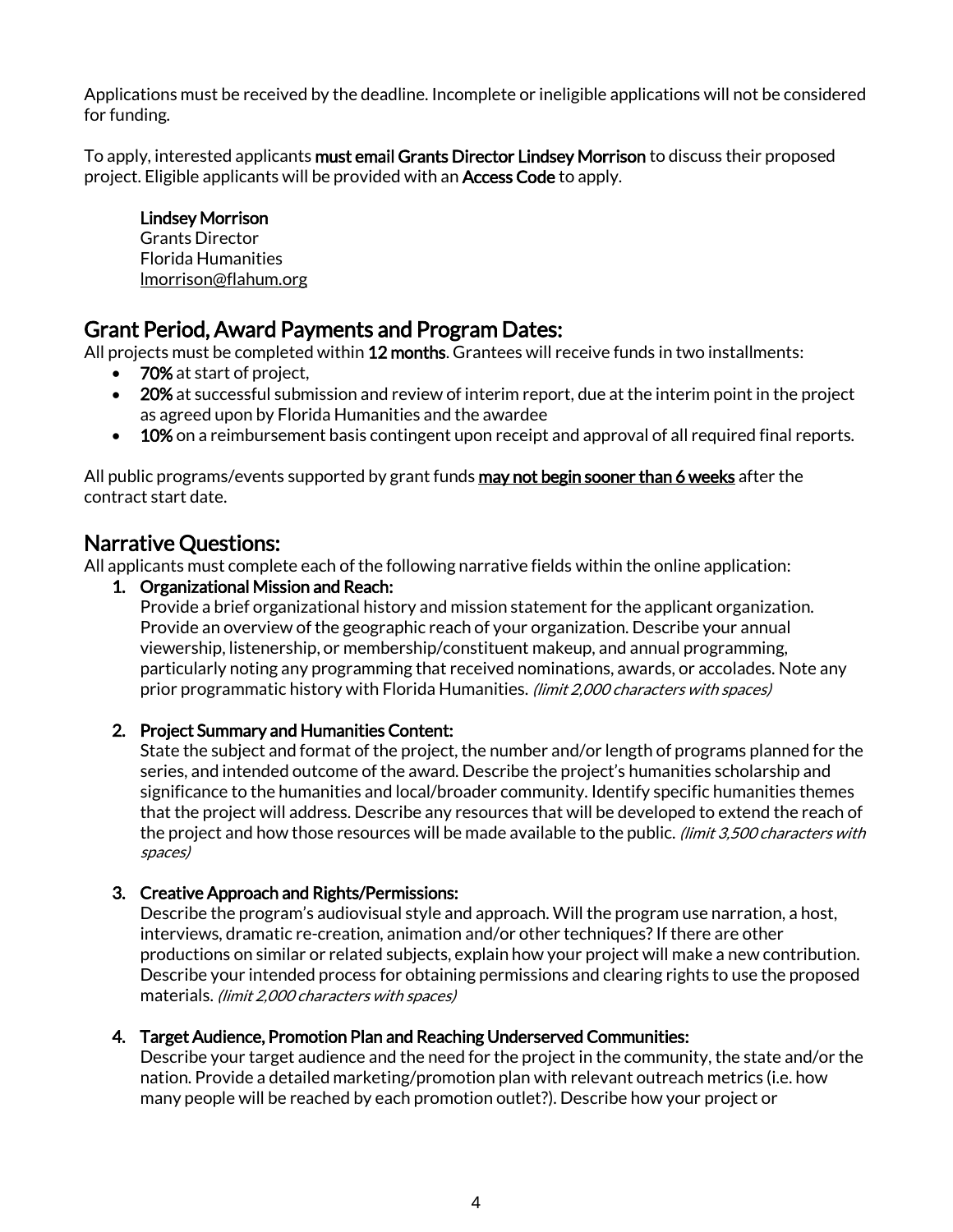programming specifically engages underserved communities, if applicable. Underserved communities can be defined as those whose access to the humanities is limited by geography, ethnicity, economics, or disability across Florida, or the nation. (limit 2,000 characters with spaces)

#### 5. Fees:

Specify and describe in detail any fees to be charged to participants/viewers in complementary public programs. Funding priority will be given to projects that are free to the public, but if attendance fees are charged, they must not present a barrier to participation. (limit 500 characters with spaces)

#### 6. Project Personnel:

Detail the humanities advisors and scholars and other project participants. Florida Humanities recommends that as much as possible all key project personnel should be confirmed at the time of application.

#### Humanities Advisors

- Provide short descriptions for the humanities scholars and advisors involved in the project, including their areas of expertise, scholarship, and institutional affiliation.
- Describe the project role of each humanities professional (such as content advisor, researcher, or interview subject).

#### Project Personnel

• For the primary project personnel (e.g. project director, director, production designer or producer) provide a bio that includes relevant skills and education, credits for digital projects, major broadcasts, or exhibitions, and award information. (limit 3,500 characters with spaces)

#### 7. Impact and Evaluation:

Describe the expected impact of your project on the target audiences. Explain how you will evaluate its success and measure results. Florida Humanities is particularly interested in how audiences can become more deeply engaged in thinking about humanities ideas and questions as a result of the project. (limit 2,000 characters with spaces)

### Budget:

Budget and budget detail must reflect all costs of implementing your project. Florida Humanities requested funds cannot exceed \$25,000 for Development awards and \$50,000 for Production awards, and may only be used for eligible project expenses incurred during the grant period. Because media projects typically require funding at levels greater than Florida Humanities can support, project directors are encouraged to seek multiple sources of support and record all other awarded funds as cost share.

Additional funds will not be granted if applicants fail to finish proposed project within the approved budget.

The required budget form that is downloadable in the online application provides line items for the following fundable categories.

#### 1. Honoraria for Humanities Scholars:

- $\circ$  Stipends or honoraria for humanities scholars and advisors, subject area experts and community experts
- 2. Fees to Production Staff/Technical Consultants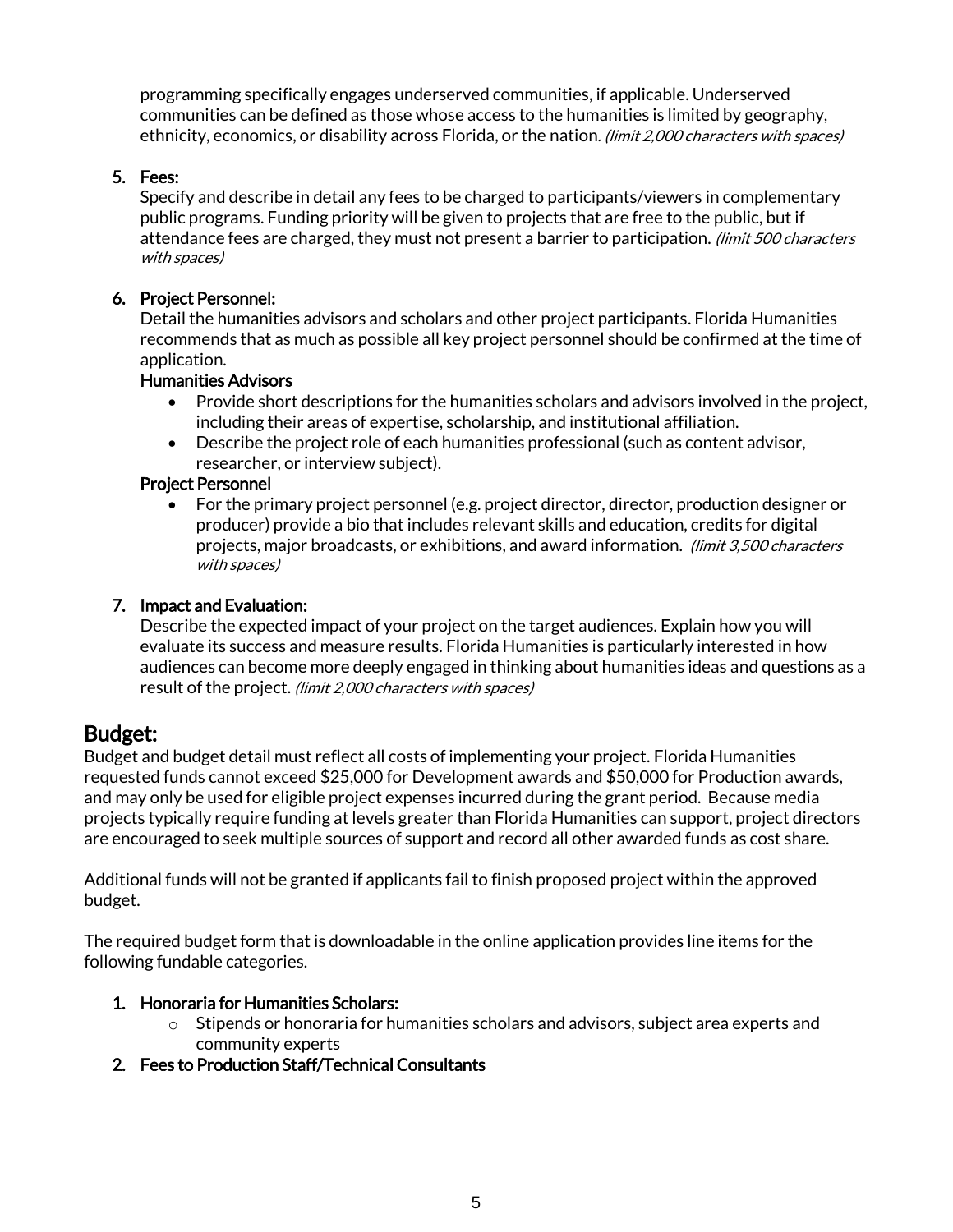- $\circ$  Direct programmatic time on the project for production staff and technical consultants. Overhead/indirect costs (i.e. admin, salary and fringe) may not be requested with Florida Humanities funds.
- 3. Travel, Per Diem, Lodging:
	- $\circ$  Flights, gas, mileage and per diem for production staff/consultants, humanities scholars or subject area/community experts.
- 4. Production and Post-Production: (Development Grants only):
	- o Contracted employees' time spent on programming, or direct production/programmatic time spent on project that are outside normal salaried duties (award funds cannot cover salary, fringe benefits or other instances of overhead.)
- 5. Rights to Archival Materials
- 6. Equipment, Software or Audio/Visual:
	- $\circ$  You may purchase equipment if an analysis demonstrates that it is more economical and practical than leasing.

#### 7. Publicity and Promotion:

- o Social media, print or digital advertisements, fliers, banners brochures or other promotional materials.
- 8. Other:
	- $\circ$  Items directly related to the success of the project but do not fit into above categories.

### Ineligible Expenses and Activities:

Florida Humanities funds cannot be used to cover the following expenses:

- Pre-award costs that are incurred before the contract start date
- Capital improvements, building construction, maintenance, restoration, renovation, or preservation
- Entertainment (i.e. dance or musical performances)
- Expenses incurred or paid out before a grant award is made
- Purchase of real property
- Refreshments (i.e. food and drink)
- Scholarships and awards
- Personnel time not related to the project
- Personnel time that is reasonably within salaried responsibilities

#### Political Action and Advocacy:

While the humanities can be a vessel to bring the public together for timely and deep conversations, Florida Humanities is a proudly nonpartisan organization. Applicants must be aware that since funds from Broadcasting Hope Media Grants originate from the National Endowment for the Humanities, the following activities are banned from Florida Humanities-funded projects:

- promotion of a particular political, religious, or ideological point of view
- advocacy of a particular social or political action
- support or opposition of specific public policies or legislation
- lobbying

## Required Supporting Materials:

The following forms and documents must be uploaded to complete the application process:

**• WORK PLAN:** Applicants must create and attach a month-by-month work plan that clearly shows how the project will achieve success, from pre-production to production to post-production and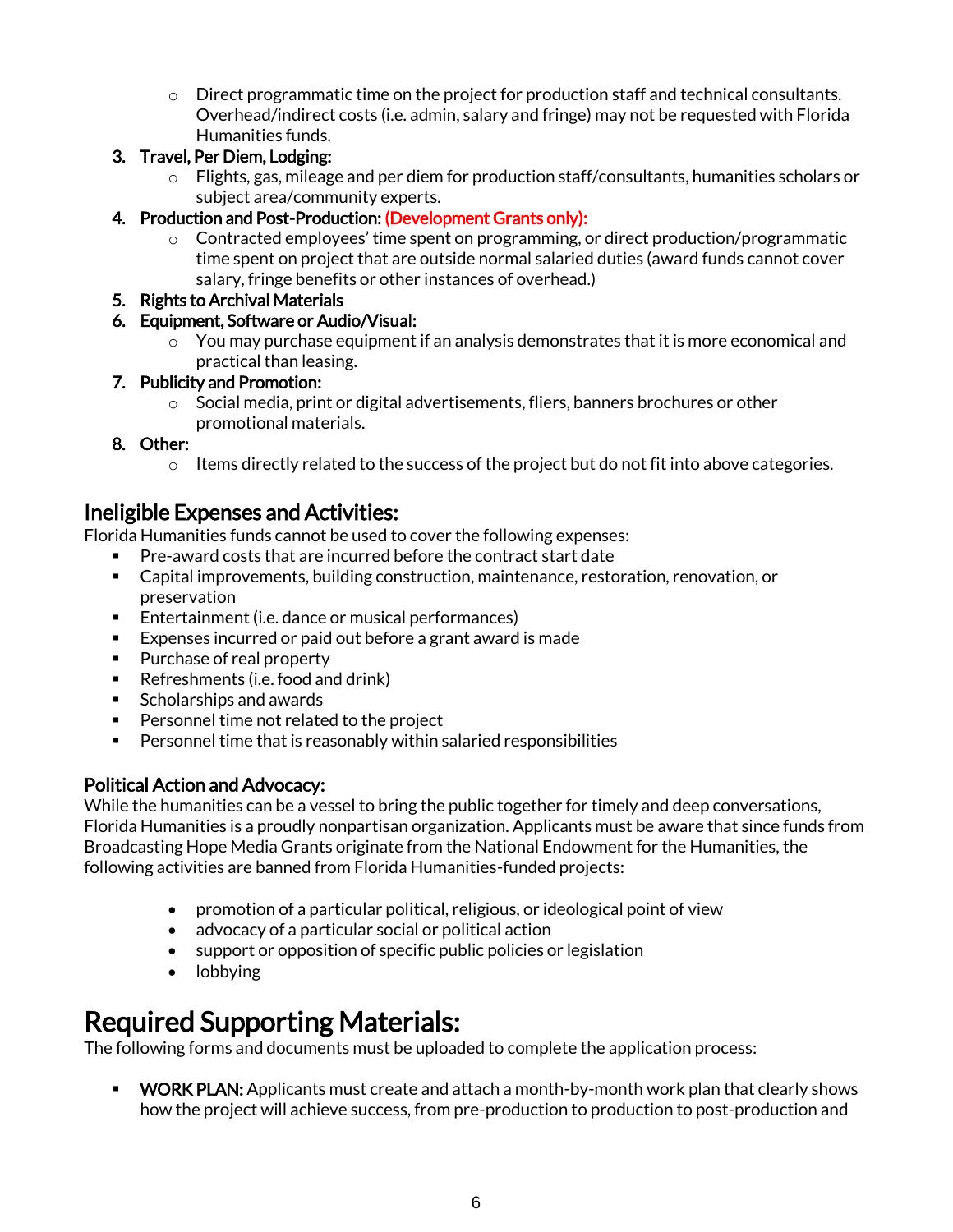marketing and promotion. Work plans should demonstrate careful attention to maintaining on schedule and hitting necessary benchmarks.

- MEDIA SAMPLES: Sponsoring Organizations must submit at least one and no more than 3 samples of previous work. For Production awards, Florida Humanities would like to see a sample of workin-progress for proposed project. Samples may be submitted as links or attachments in online application. Do not send originals via postal mail; samples will not be returned.
- **BUDGET FORM:** Download and complete the budget and budget summary form provided in the online application. All applicants are REQUIRED to use the form provided.
- **OPERATING BUDGET:** Applicant must attach a copy of the organization's current year operating budget. Must not exceed two pages.
- **SUPPORTING DOCUMENTS:** Support materials must include letters of commitment and resumes from key scholars/presenters; letters of support from partnering organizations; and any items that demonstrate past success. Up to three files may be uploaded, each of which may be multiple pages.

### Reviewing and Submitting the Final Application

Before submitting your final application, please review your entire packet by clicking "Application Packet," to ensure all documents uploaded properly, and are therefore able to be evaluated.

It is very important that applicants review thoroughly and make any changes before submitting. Once submitted, applicants will no longer be able to make any changes. The Application Packet should be saved as a pdf file and kept by you as your official copy of the final application.

## Branding and Acknowledgement, Ownership, and Copyright

While the sponsoring organization retains ownership and copyright, Florida Humanities retains the right of unlimited use to screen and/or to stream the films, podcasts and/or digital productions and/or to edit clips or screengrabs for trailer or other promotional purposes. Applicants are encouraged to submit their completed productions to film festivals or other award events.

### Credit:

Guidelines on required recognition will be provided to awarded applicants, including logo usage and branding guidelines.